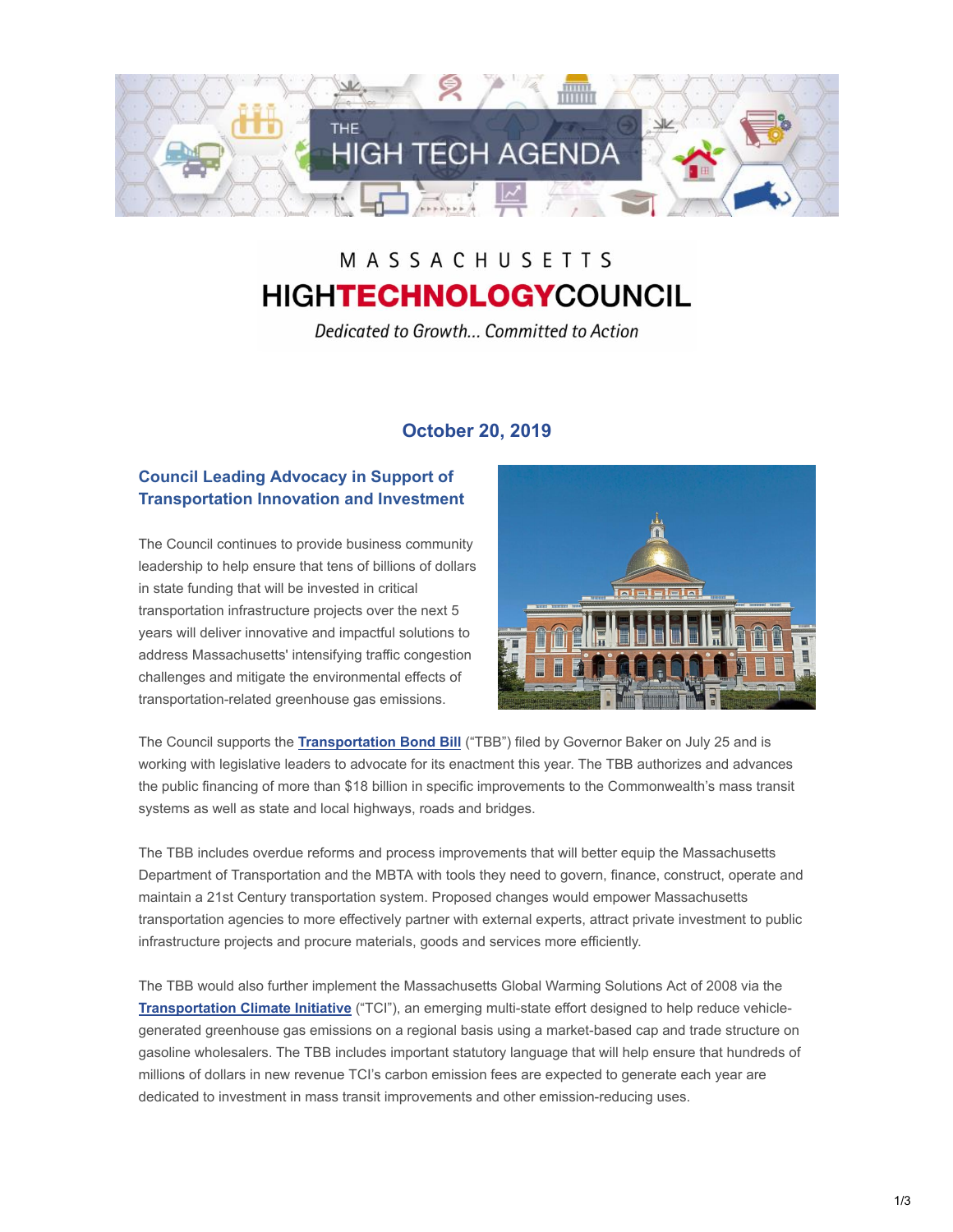On October 8, the Council provided testimony urging policymakers to enact the innovative approaches included in the TBB before considering any of an array of new tolls, taxes and fees that have been proposed to generate tens of billions of dollars in new revenues. Such policies would make Massachusetts a more expensive place for millions of employees, commuters and companies to live, work and do business and would put a misplaced focus on revenue-centric "solutions" at a time when the Commonwealth is experiencing record-high revenue collections and annual budget surpluses.

Read the Council's recent testimony in support of the Transportation Bond Bill **[HERE](http://www.mhtc.org/wp-content/uploads/2019/10/MHTC-Testimony-on-House-Bill-4002-10.8.19.pdf)**.

### **Women in Leadership Initiative: Taking Action Event on November 12, 2019**

The Council's Women in Leadership Initiative (WIL) is continuing to gain momentum and produce actionable information and insights. The dynamic team of Council members and thought leaders driving the WIL Initiative are rallying senior leaders devoted to the recruitment, retention, and development of female leadership talent around the theme: "It's time for action."

The Council and **reacHIRE**, in collaboration with knowledge partner **McKinsey & Company**, are delighted to invite you to our **"Women in Leadership: Taking Action"** event on **Tuesday, November 12** from 4:30 to 6:30 PM at McKinsey's Boston offices.

Attendees will hear remarks from **Massachusetts Lieutenant Governor Karyn Polito** and help build on the momentum of the WIL Initiative by sharing findings from candid round table discussions hosted this year, discussing the latest research on women in the tech workplace, and identifying action steps to help organizations truly move the needle in support of female advancement into leadership roles.

The Taking Action event will also feature an interactive discussion with a panel of senior leaders including:

- **Julie Chen**, Vice Chancellor for Research and Innovation and Professor, **UMass Lowell**
- **Matt Cohen**, EVP of Field Operations, **PTC**
- **Stephen Denny**, Head of Human Resources, Diversity & Inclusion, **Putnam Investments**
- **Jenn Forsyth**, Group Leader, **The MITRE Corporation**
- **Sam King**, Chief Executive Officer, **Veracode**
- **Margaret Seif**, Chief People Officer and SVP of Communications, **Analog Devices**

There is no cost to attend, but advance registration is required. For additional details and to register visit the **[event website](https://broadcast.mckinsey.com/83/1997/landing-pages/women-in-leadership--taking-action.asp)**.